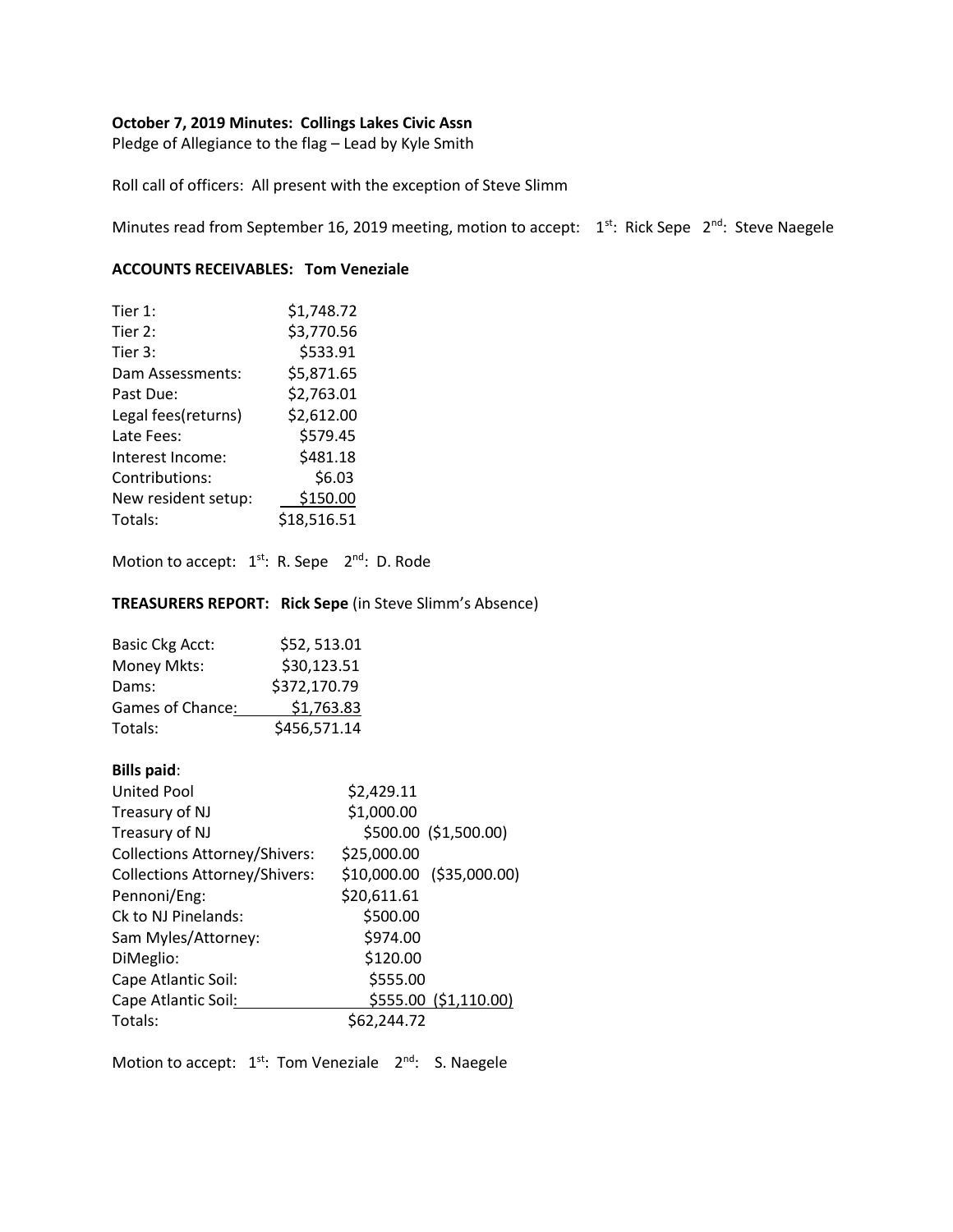Kyle would like to make a motion to accept **Pasarella Smarra CPA** strictly for processing our pass due taxes at a rate of \$150.00/hr. To complete and prepare our tax returns. We will be billed accordingly to what is needed.  $1^{st}$ : R. Sepe  $2^{nd}$ : Tom Veneziale

Roll call for vote: Stephen Naegele (yes) Diane Rode (yes) Rick Sepe (yes) Donna Sutts (yes) Tom Veneziale (yes)

# Motion accepted/passed

Floor opened for any questions from the residents, seeing none, moving forward.

Donna Sutts questioned is there a way we could show profits and losses year to date, on what's being spent and rec'd back concerning our legal fees. Kyle stated he would check with Steve Slimm to see if this is possible.

## **BILLS FOR APPROVAL:** None

## **COMMITTEE REPORTS:**

## **Dams – Steve Bailey (Kyle Smith)**

All permits signed off for lake lowering for the season. Dropped in the mail today.

# **Grounds: Josh Andersen (absent)**

Nothing to report

# **Welcome Committee: Kathryn Nodolski**

Waiting on By laws and policies copies to finish off some bags.

# F**undraising/Activities: Diane Rode/Donna Sutts**

- 1) We are continuing to sell our WaWa Hoagie Coupons (\$4/ea)
- 2) We've raised \$70.00 from the Raffle for the picture of our lake (Donated by Barbara Boyle) Winner: AnnaMarie LaRocha
- 3) Currently selling coupons for Boscov's Friends helping Friends / \$5.00 coupon (If interested, see any board member)
- 4) Looking into several local eateries Texas Roadhouse, Chickfila, Burger King for Giving Back to the Communities, request a date, and a percentage of that night's income is given to the group fundraising.
- 5) Also looking into another large Raffle, as the one we had prior. (Steven Naegele, helping with his contact person to see about the costs of having tickets made.)
- 6) Donna was asked about our Raffle permits/licence, from Michelle Hertzel, concerning where the venue would have to be, for the Designer Bag Bingo, Looking for the Springtime, due to all the holidays coming up. Look into trying to get Church Hall, Stephen Naegele, has heard that only, church events, can only Use hall, must have a mass to use the hall. We're going asked the priest, if not, maybe the Fire Hall.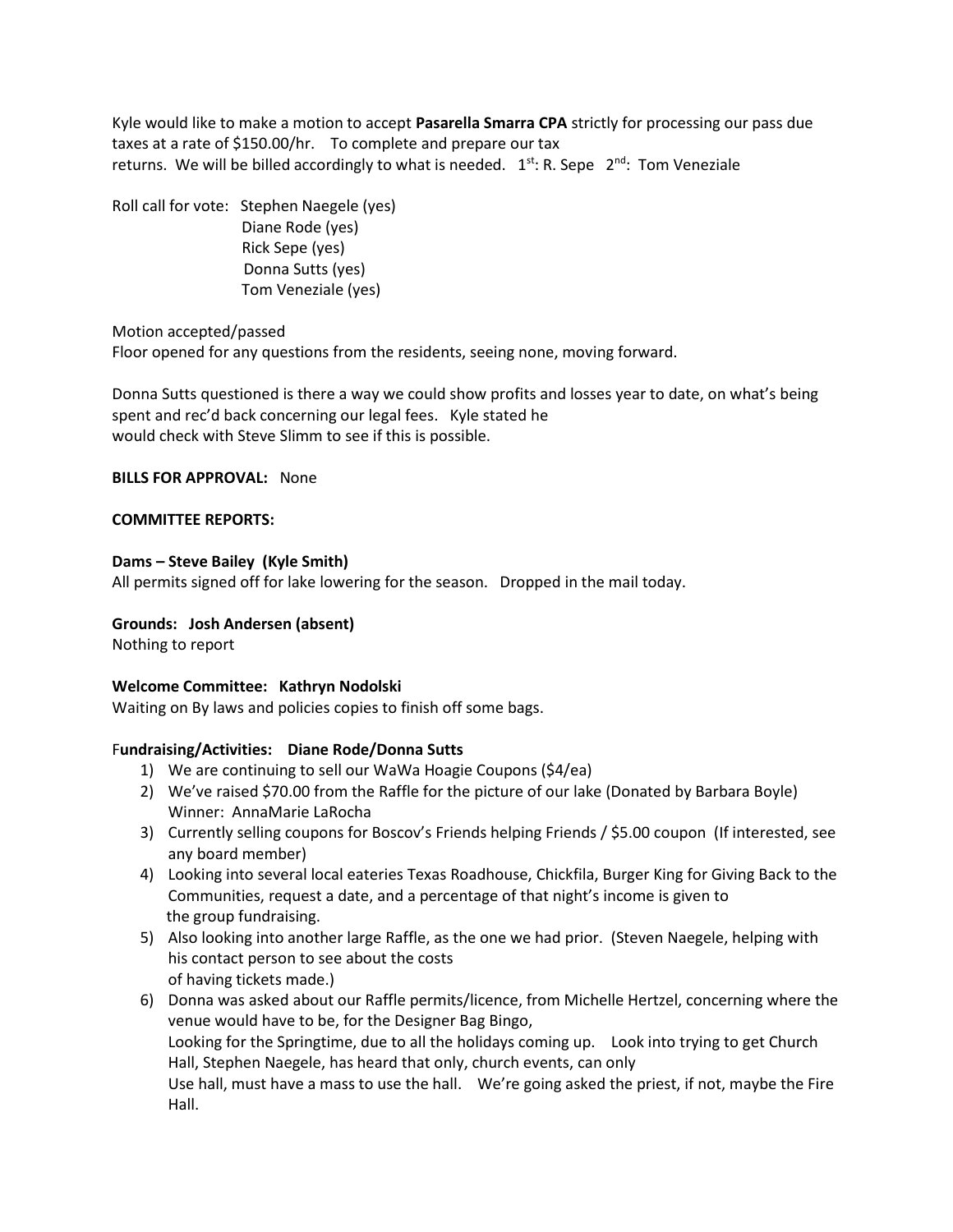#### **President's Report:**

Received paperwork that Donna Sutts provided from Atlanticare, they will match funds, for the purchase of a AED, it would make sense,

since a AED is required when the beaches are open, and it would save us money in the long run. Must likely look into for 2020.

By laws and policies were approved, they will be posting on website. (Butch Perna questioned about the people having to vote on the by laws as stated in previously meeting) It was brought up to both attorney's,as we were advised that the only changes, were the court order being added, and a vote wasn't needed by the public….for it's a court order!

Excited about Passarella Smarra CPA joining in helping us in our endeavors.

Paul Barrie question if there was any public areas to enter lakes George & Albert for fishing and boating?, Kyle advised at this time no, but there will be, Josh Andersen is working on it, and we are hoping by the spring of 2020 to have these area available.

Hoping to have an newsletter out by the end of the year, probably putting with the statements, to save on postage.

A resident questioned about the calendar of events, for the year. Thinking more people would respond.

**OLD BUSINESS**: None

#### **NEW BUSINESS:** None

#### **TRUSTEES REPORT:**

Donna Sutts: Nothing for CLCA, but Flags for Forgotten Soldiers, on White Horse pike, in front of Atlanticare, 660 flags are posted, 22 veterans commit suicide each day , the display will be there for 30 days, phone number is provided, for anyone needing any information.

Tom Veneziale: None

Diane Rode: Mention the moving Vietnam war wall that was in Buena Boro, over 60,000 soldiers lost their lives, and 1570 were from NJ alone. It was really something to see, beautiful display to honor those that never got any recognition, for their service.

Stephen Naegele: By Laws and Policies are posted on website, and he also reached out to is contact for 50/50. (need qty we might be looking to sell)

Rick Sepe: Mention family members that came back from Vietnam war, and suffer from PTSD, AND talking about suicide also consider our Police and Firemen.